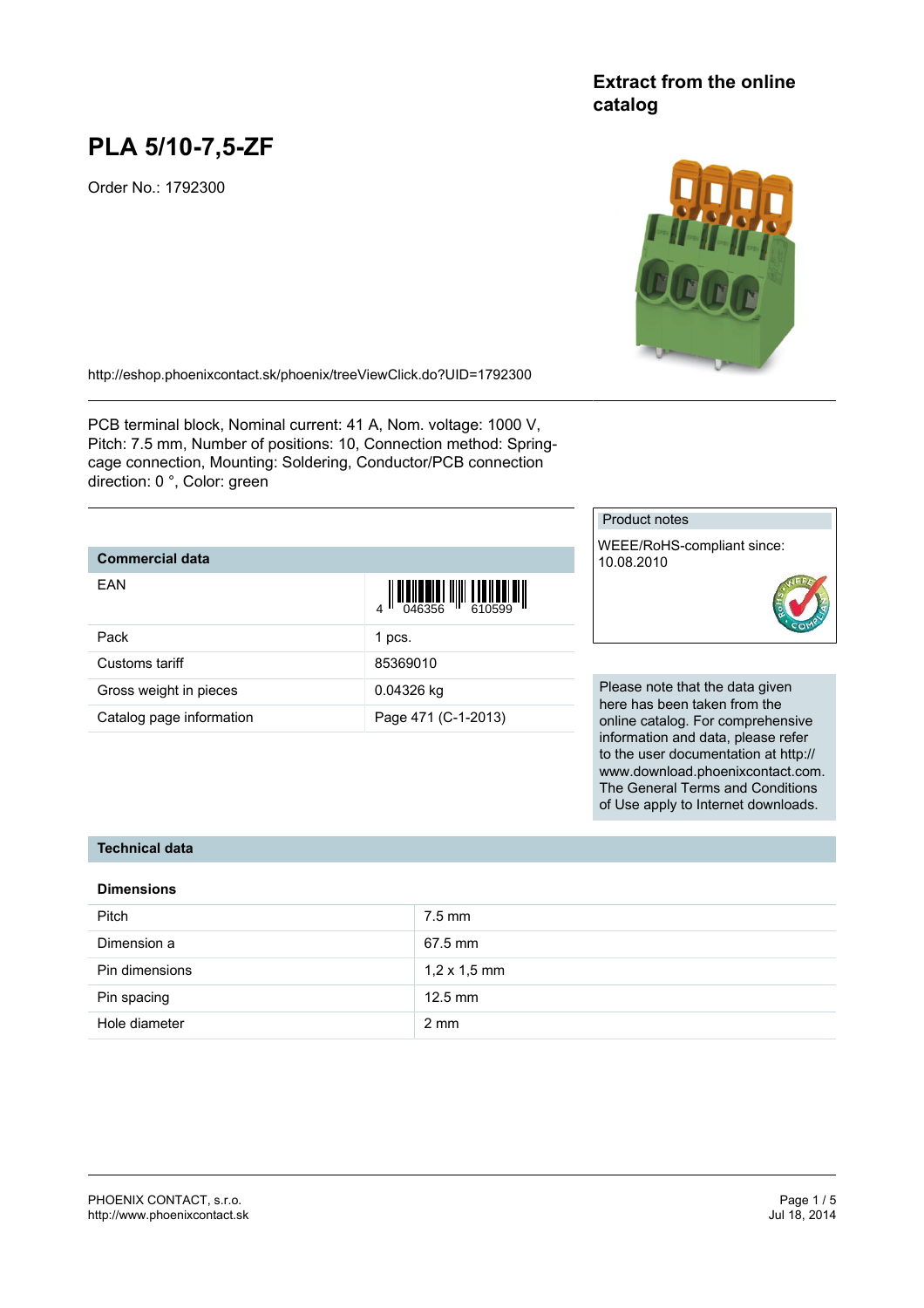| Range of articles                       | <b>PLA 5/</b>    |
|-----------------------------------------|------------------|
| Insulating material group               | J.               |
| Rated surge voltage (III/3)             | 8 kV             |
| Rated surge voltage (III/2)             | 8 kV             |
| Rated surge voltage (II/2)              | 8 kV             |
| Rated voltage (III/3)                   | 1000 V           |
| Rated voltage (III/2)                   | 1000 V           |
| Rated voltage (II/2)                    | 1000 V           |
| Nominal current $I_N$                   | 41 A             |
| Nominal cross section                   | $6 \text{ mm}^2$ |
| Insulating material                     | <b>PA</b>        |
| Solder pin surface                      | Sn               |
| Inflammability class according to UL 94 | V <sub>0</sub>   |
| Stripping length                        | 12 mm            |
| Number of positions                     | 10               |

# **Connection data**

| Conductor cross section solid min.                                                         | $0.2$ mm <sup>2</sup> |
|--------------------------------------------------------------------------------------------|-----------------------|
| Conductor cross section solid max.                                                         | $6 \text{ mm}^2$      |
| Conductor cross section stranded min.                                                      | $0.2$ mm <sup>2</sup> |
| Conductor cross section stranded max.                                                      | $6 \text{ mm}^2$      |
| Conductor cross section stranded, with ferrule<br>without plastic sleeve min.              | $0.2$ mm <sup>2</sup> |
| Conductor cross section stranded, with ferrule<br>without plastic sleeve max.              | $6 \text{ mm}^2$      |
| Conductor cross section stranded, with ferrule<br>with plastic sleeve min.                 | $0.2$ mm <sup>2</sup> |
| Conductor cross section stranded, with ferrule<br>with plastic sleeve max.                 | $6 \text{ mm}^2$      |
| Conductor cross section AWG/kcmil min.                                                     | 24                    |
| Conductor cross section AWG/kcmil max                                                      | 10                    |
| 2 conductors with same cross section, stranded,<br>TWIN ferrules with plastic sleeve, min. | $0.5$ mm <sup>2</sup> |
| 2 conductors with same cross section, stranded,<br>TWIN ferrules with plastic sleeve, max. | $2.5$ mm <sup>2</sup> |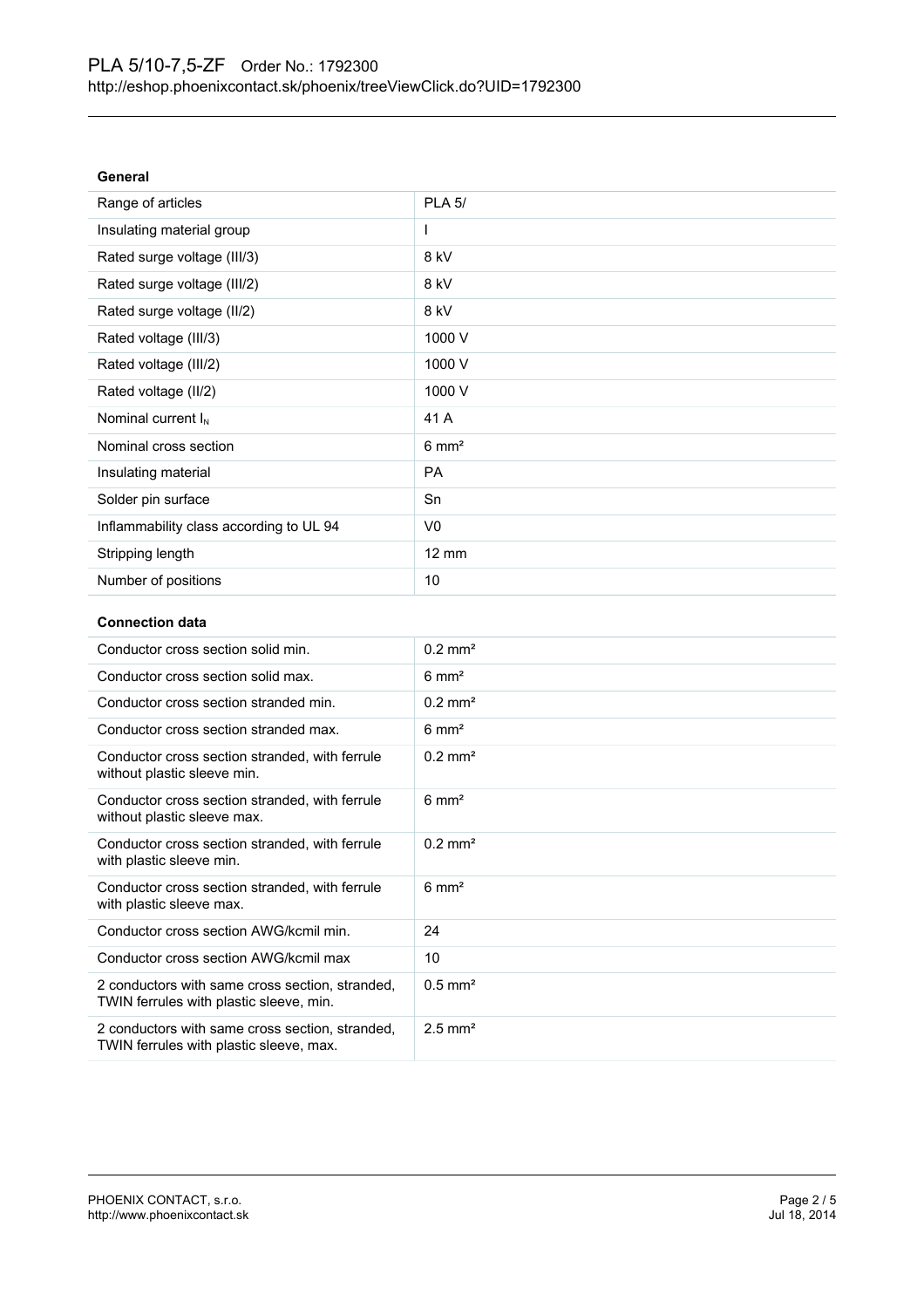**Certificates**



Certification **CERTIFICATE CULUS** Recognized

Certifications applied for: Certification Ex:

# **Drawings**

Drilling plan/solder pad geometry



# Diagram



# **Type: PLA 5/...-7,5-(ZF)**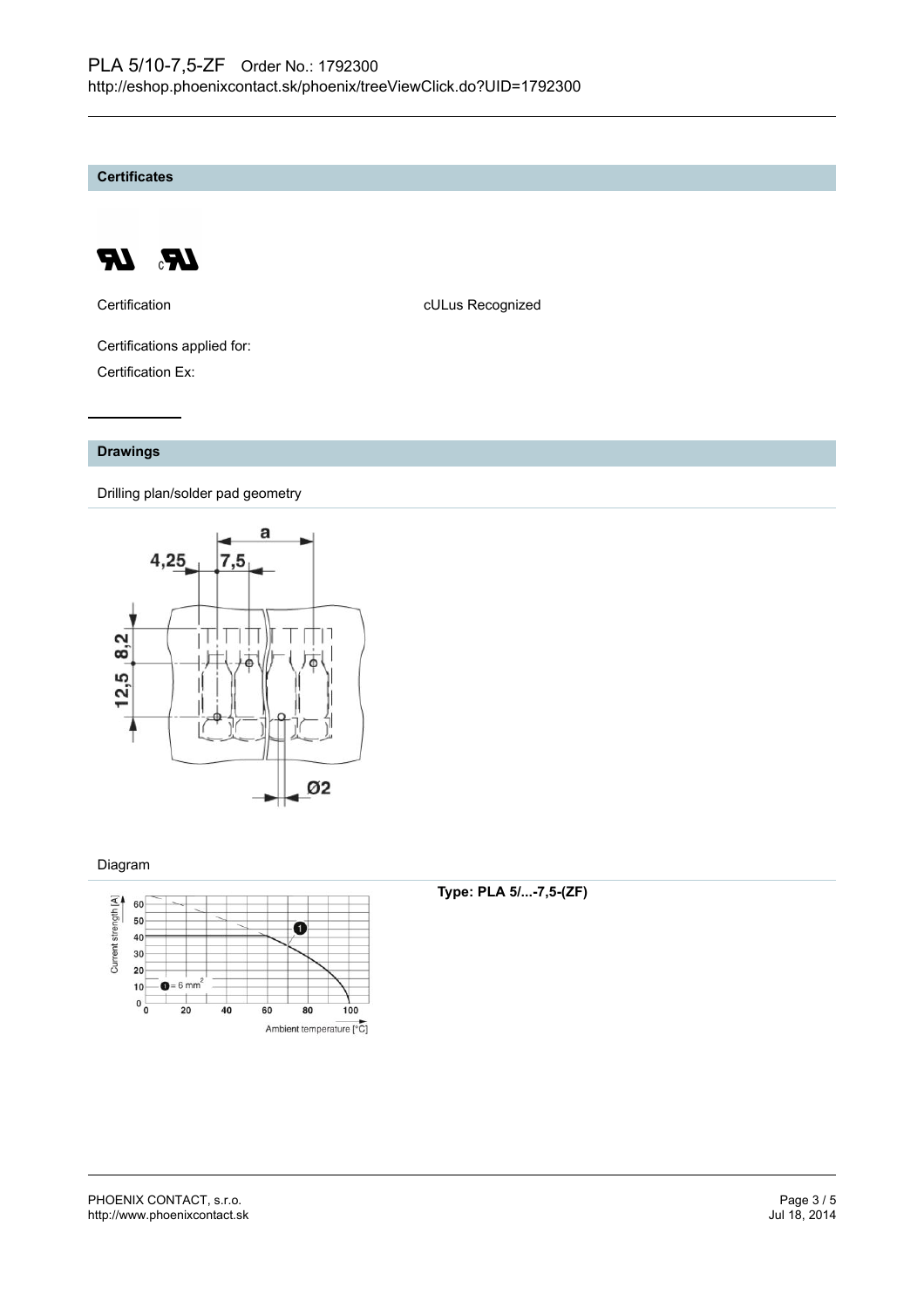Functional drawing









# Dimensioned drawing